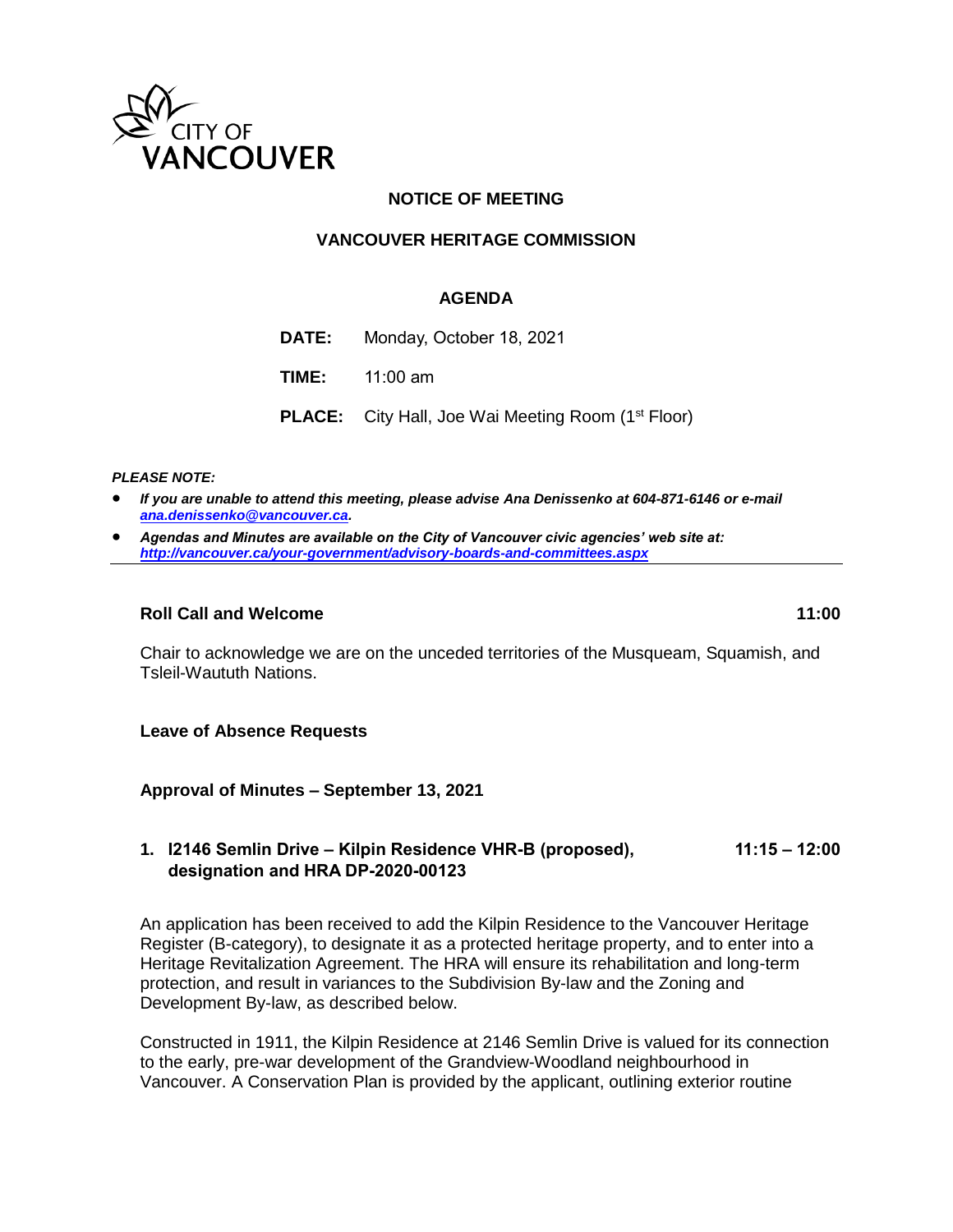maintenance and repair work completed over the years, which demonstrate their commitment to preserve its historic character.

The zoning applicable to the site is RT-5. The application proposes to subdivide the Lands to create two new parcels, with the 'Kilpin Residence' retained in situ in the "heritage parcel", and a new family dwelling constructed in the "non-heritage parcel". The subdivision of the lands will allow the Owner to retain ownership of the heritage building as a one-family dwelling with secondary suite, and to construct a one-family dwelling with secondary suite in the "non-heritage parcel" for separate sale. The HRA will allow for relaxation of maximum permitted density (0.60 FSR) to allow proposed density for each parcels that both exceed what is permitted under the RT-5 zoning, as shown in Table A below.

| <b>Proposed parcels</b><br>and Parcel areas     | <b>Proposed density</b>       | <b>Maximum permitted</b><br>density |
|-------------------------------------------------|-------------------------------|-------------------------------------|
| Heritage Parcel<br>$(4,818$ sq. ft.)            | 0.67 FSR<br>$(3,231$ sq. ft.) |                                     |
| Non-heritage Parcel<br>$(3,211$ sq. ft.)        | 0.80 FSR<br>$(2,572$ sq. ft.) |                                     |
| <b>Total for the Lands</b><br>$(8,029$ sq. ft.) | 0.72<br>$(5,803$ sq. ft.)     | 0.60 FSR<br>$(4,830$ sq. ft.)       |

**Table A: Summary of Proposed Density**

The applicant will present the project, including the preliminary design of one-family dwelling with secondary suite proposed at the new non-heritage parcel to the rear of the heritage house. Staff are seeking comments on the proposed designation and Heritage Revitalization Agreement. Staff are also seeking comments on the preliminary design for the proposed new construction at rear, particularly its compatibility with the evolution of the historic character of this neighbourhood.

## **Issues:**

- Addition to VHR, designation, and HRA
- Variances sought (density increase, subdivision)
- Conservation Plan
- Preliminary design of one-family dwelling with secondary suite at rear.

# **Staff:**

- Elijah Sabadlan, Heritage Planner
- Hamed Ghasemi, Development Planner

# **Applicant:**

- Mike Walker and Adrienne Tanner, Property Owners, **mwalker@millerthomson.com**
- Donald Luxton, Donald Luxton & Associates, [donald@donaldluxton.com](mailto:donald@donaldluxton.com)
- Paola Aggarwal, Donald Luxton & Associates, [paola@donaldluxton.com](mailto:paola@donaldluxton.com)
- James Tuer, JWT Design Limited, *james@jwtarchitecture.com*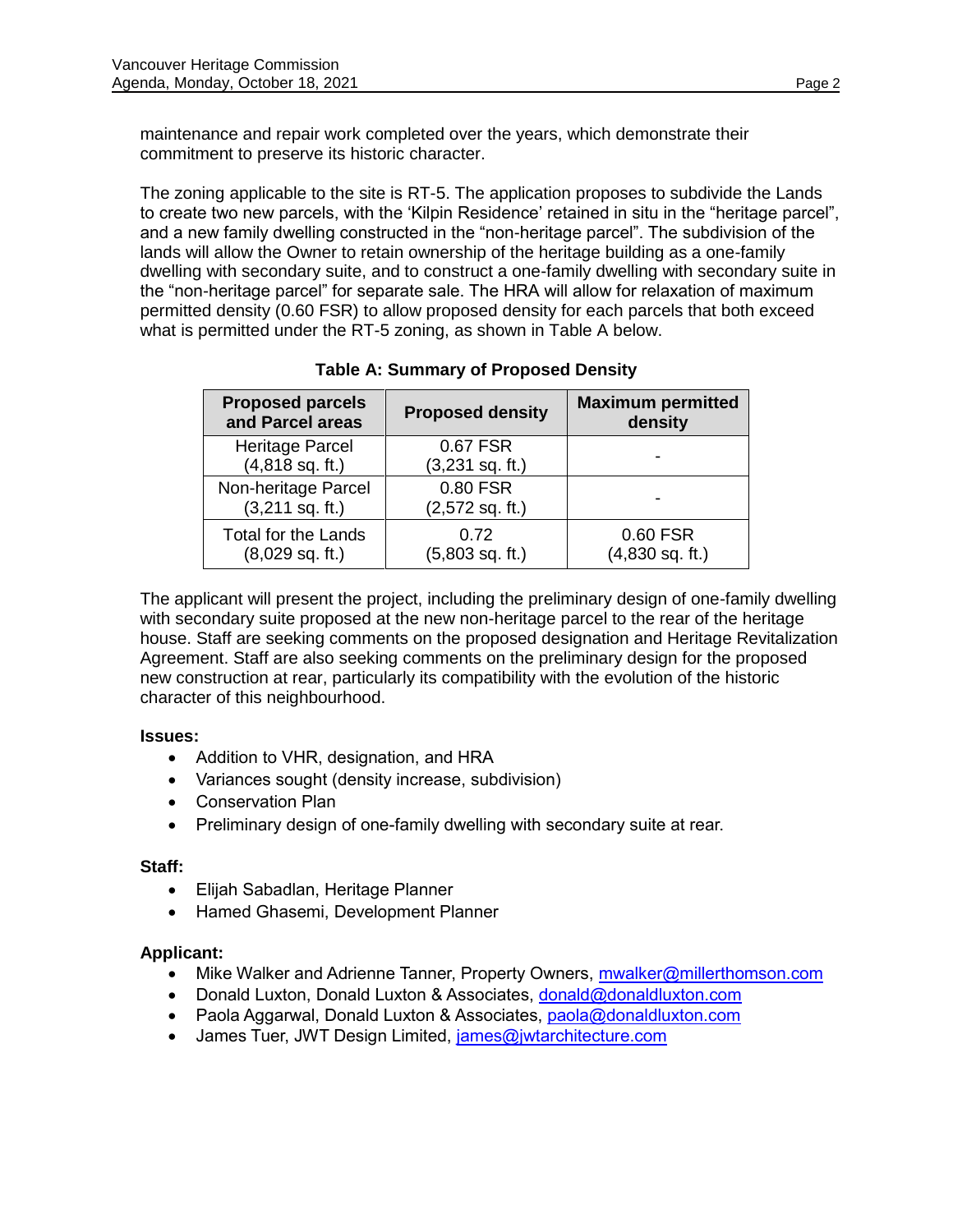#### **Attachments:**

Presentation package (including Project Rationale, Conservation Plan, and set of application drawings)

## **2. S6137 (6161) MacDonald Street HRA amendment (existing) 12:00 – 12:30 DP-2021-00766**

A development permit application has been submitted to seek an amendment to an existing Heritage Revitalization Agreement (HRA) approved in 2004 to remove a clause restricting the front yard for new development permitted under the HRA. The amendment would only affect a currently vacant parcel (6137 MacDonald Street) created out of the HRA for new development, and not the related heritage property at 6135 MacDonald Street (the 'Anderson House') which was protected in 2004. The removal of the clause would, according to the application, alleviate some challenges with developing the vacant parcel, as anticipated by the HRA. The wall across the front of the vacant is protected and is to be retained as provided for in the HRA. The HRA amendment would require approval by Council.

As the proposal does not affect heritage property, staff will be presenting this update for information only.

**Staff:** James Boldt, Heritage Planner

**Applicant:** Robert Lemon, Retired Architect AIBC, [robert@robertlemon.ca](mailto:robert@robertlemon.ca)

**Attachments:** None

## **3. Special Enterprise Program – Staff Update 12:30 – 1:15**

Commercial areas in the DTES and across the city are experiencing a broad range of challenges including viability of small businesses; increased vacancy; affordability of premises; time and complexity of permitting; and maintenance, safety and quality of the public space. In order to address these challenges, Council approved the **Special Enterprise Program (SEP)** in January 2021, a 5-year pilot with the goal of preserving and strengthening the cultural diversity, long-term viability, and economic opportunity of heritage businesses, social enterprises, and non-profit organizations in the DTES. The Program has three objectives:

- 1. Attract and prevent the displacement of heritage and community-serving businesses, non-profit organizations, and social enterprises in the DTES and other commercial areas;
- 2. Enhance the capacity of the small business sector to adapt to the current business environment and improve their operations; and
- 3. Assist property owners (non-profit and/or for-profit with a social purpose) in activating their vacant spaces with businesses or other activities that align with permitted uses and current policies, and respond to community needs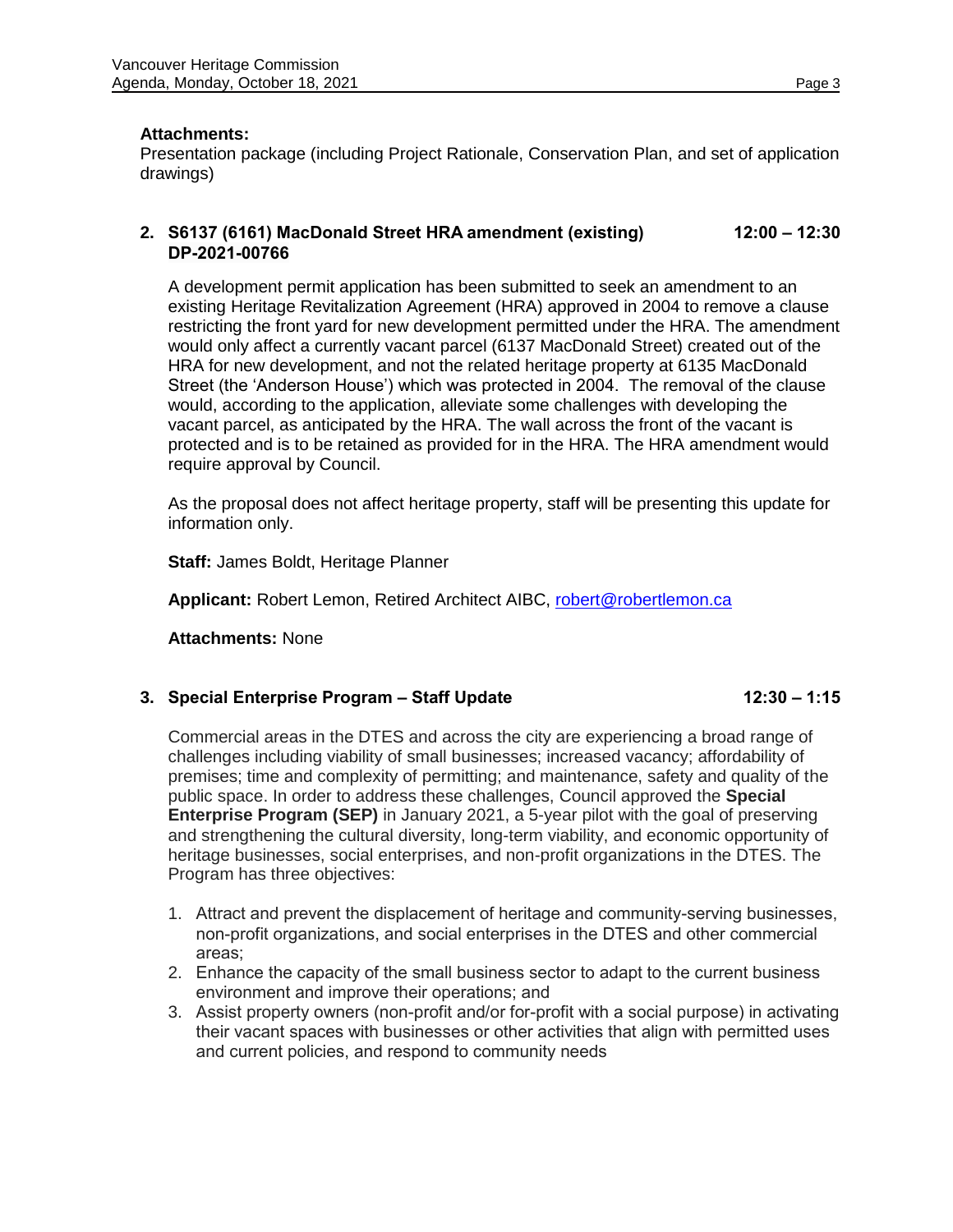The SEP consist in the implementation of three strategic components with the assistance of community partners or "implementers". The table below includes the approved pilot projects and funding for each program component:

| <b>SEP Component</b> |                                                                                                    | <b>Implementer</b>                                                                                                   | <b>Pilot Projects (Year 1)</b>                                                                                                                             | <b>Funding</b> |
|----------------------|----------------------------------------------------------------------------------------------------|----------------------------------------------------------------------------------------------------------------------|------------------------------------------------------------------------------------------------------------------------------------------------------------|----------------|
| $1_{-}$              | <b>Business</b><br>supports/capacity<br>building                                                   | <b>Vancouver Chinatown</b><br>Foundation (VCF)                                                                       | 14 businesses and NPO's<br>in Chinatown that<br>expressed interest through<br>a survey                                                                     | \$150,000      |
|                      | 2. Activation of<br>affordable vacant<br>spaces                                                    | Community Impact<br><b>Real Estate Society</b><br>(CIRES)                                                            | Lookout Housing &<br>a)<br>Health Society at 450<br>E Hastings<br>Working Gear at 239<br>b)<br>Main St<br><b>All Nations Outreach</b><br>C)<br>(Space TBD) | \$200,000      |
| 3.                   | Community-<br>serving retail<br>businesses in<br>Chinese<br><b>Benevolent</b><br>Society buildings | <b>Strathcona Business</b><br>Improvement<br>Association (SBIA) -<br>with the assistance of<br>Dunefield Consulting. | The Chinese Nationalist<br>League Association<br>building (525 Gore/284 E<br>Pender)                                                                       | \$150,000      |

The implementation of the SEP is led by the DTES Neighbourhood Planning group and requires coordination with various City departments. The initial structure for this coordination will be a *SEP Staff Technical Team* to ensure the Program continues to evolve during the duration of the pilot through the guidance and support of the **implementers** 

For more information:

**Council Report (RTS #14172)** – Downtown Eastside Special Enterprise Pilot Program – January 19, 2021. This report includes the eligibility criteria

**Council Report (RTS #14576)** – Allocation of Grant Funding to Implementers – September 22, 2021

Staff: Jose Fernandez-Garcia, DTES Planner, [Jose.Fernandez.Garcia@vancouver.ca](mailto:Jose.Fernandez.Garcia@vancouver.ca)

**Attachment:** Council Reports

#### **4. Statement of Significance and Vancouver Heritage Register Subcommittee Report 1:15 – 1:25**

The report from the Statements of Significance and Vancouver Heritage Register Subcommittee meeting of September 2, 2021 will be presented. The report contains